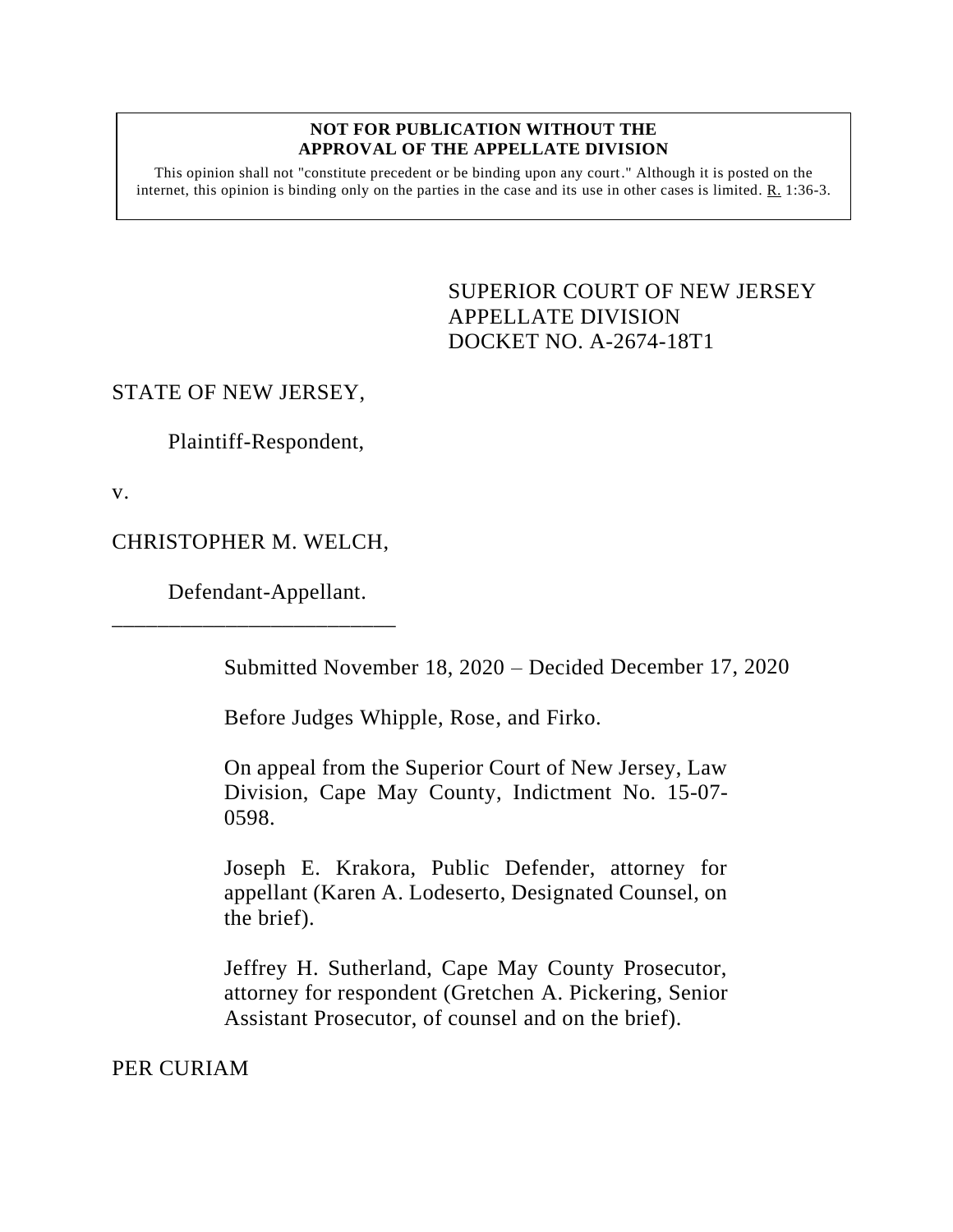Defendant, Christopher M. Welch, appeals the trial court's September 25,

2018, denial of his petition for post-conviction relief (PCR) following an evidentiary hearing. We affirm.

Defendant raises the following issue on appeal:

THE PCR COURT ERRED IN DENYING DEFENDANT'S PETITION FOR [PCR] BECAUSE THE TESTIMONY PRODUCED AT THE EVIDENTIARY HEARING SUPPORTED COUNSEL'S INEFFECTIVENESS AT SENTENCING IN FAILING TO RAISE MITIGATING FACTORS.

I.

We discern the following facts from the record. On May 17, 2015, defendant was arrested in Beesley's Point, Upper Township, following a highspeed police chase after he ignored police signals to stop. Defendant abandoned his vehicle and fled on foot. He was apprehended near Great Egg Harbor Bay, and a search of his vehicle yielded burglar's tools.

On July 21, 2015, defendant was charged with second-degree eluding, N.J.S.A. 2C:29-2(b); third-degree attempted burglary, N.J.S.A. 2C:5-1(a); and third-degree conspiracy, N.J.S.A.  $2C:5-2(a)$  and  $2C:18-2(a)$ . He was also issued motor vehicle tickets, including one for reckless driving. On February 11, 2016, defendant entered into a plea agreement with the State before the plea court.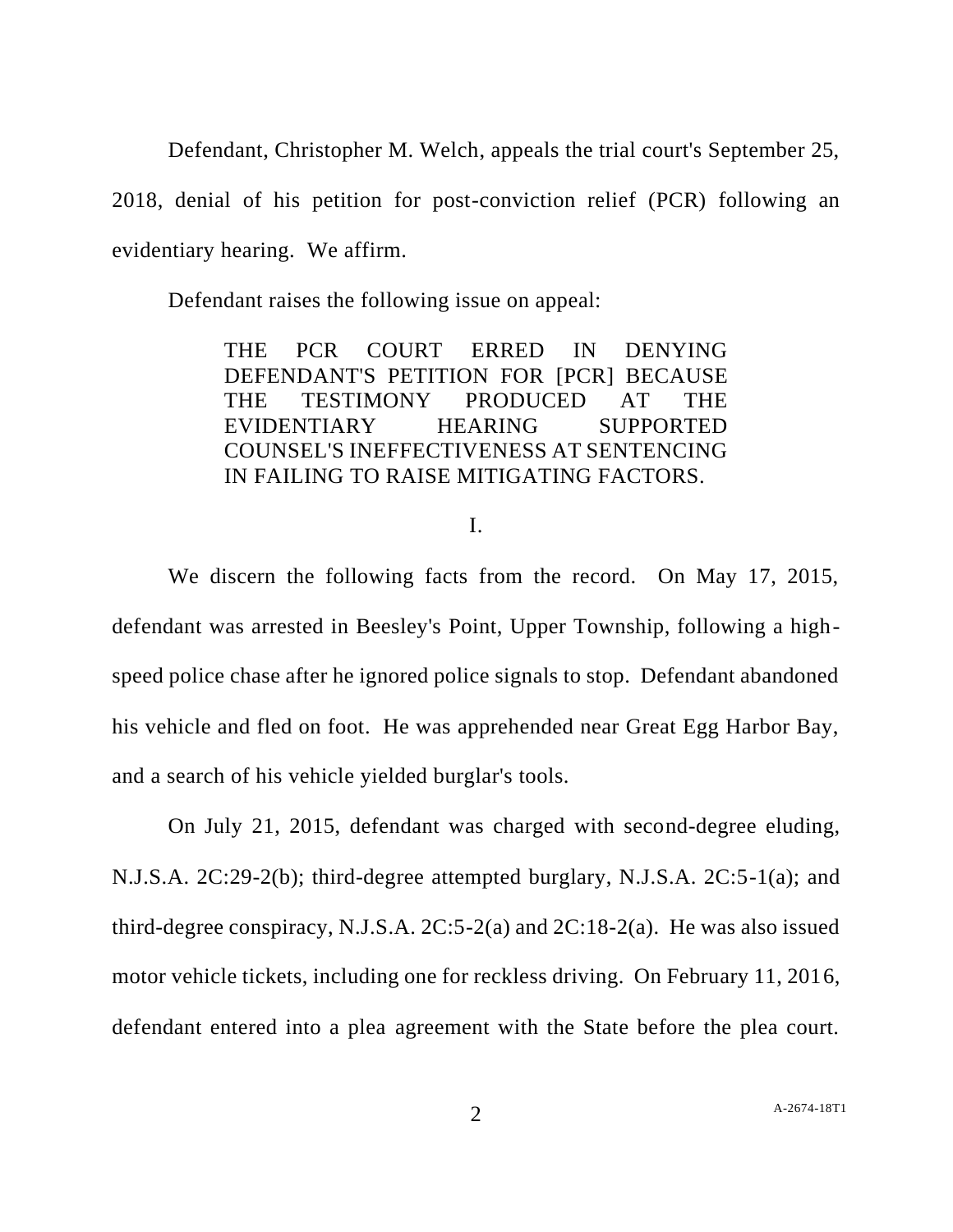Under the terms of the agreement, defendant pled guilty to a reduced charge of third-degree eluding law enforcement in exchange for dismissal of the remaining counts against him. He had an extensive, multi-state criminal history and reported "no depression or emotional problems" and "denied any history of psychological or emotional problems or treatment for either" during his plea allocution. The plea court found defendant freely and voluntarily waived his right to trial and intelligently entered the guilty plea.

On March 18, 2016, defendant appeared before the trial court for sentencing. Defendant's attorney, Salvatore Imperiale, did not argue any mitigating factors because he determined none applied. Imperiale requested that defendant be sentenced in accordance with the plea agreement and be given the shortest possible license suspension because of a job waiting for him upon release.

The sentencing court found aggravating factors three, N.J.S.A. 2C:44- 1(a)(3) (the risk that defendant will commit another crime); six, N.J.S.A. 2C:44- 1(a)(6) (the extent of defendant's prior criminal record and the seriousness of the offenses of which defendant has been convicted); and nine, N.J.S.A. 2C:44- 1(a)(9) (the need for deterring defendant and others from violating the law)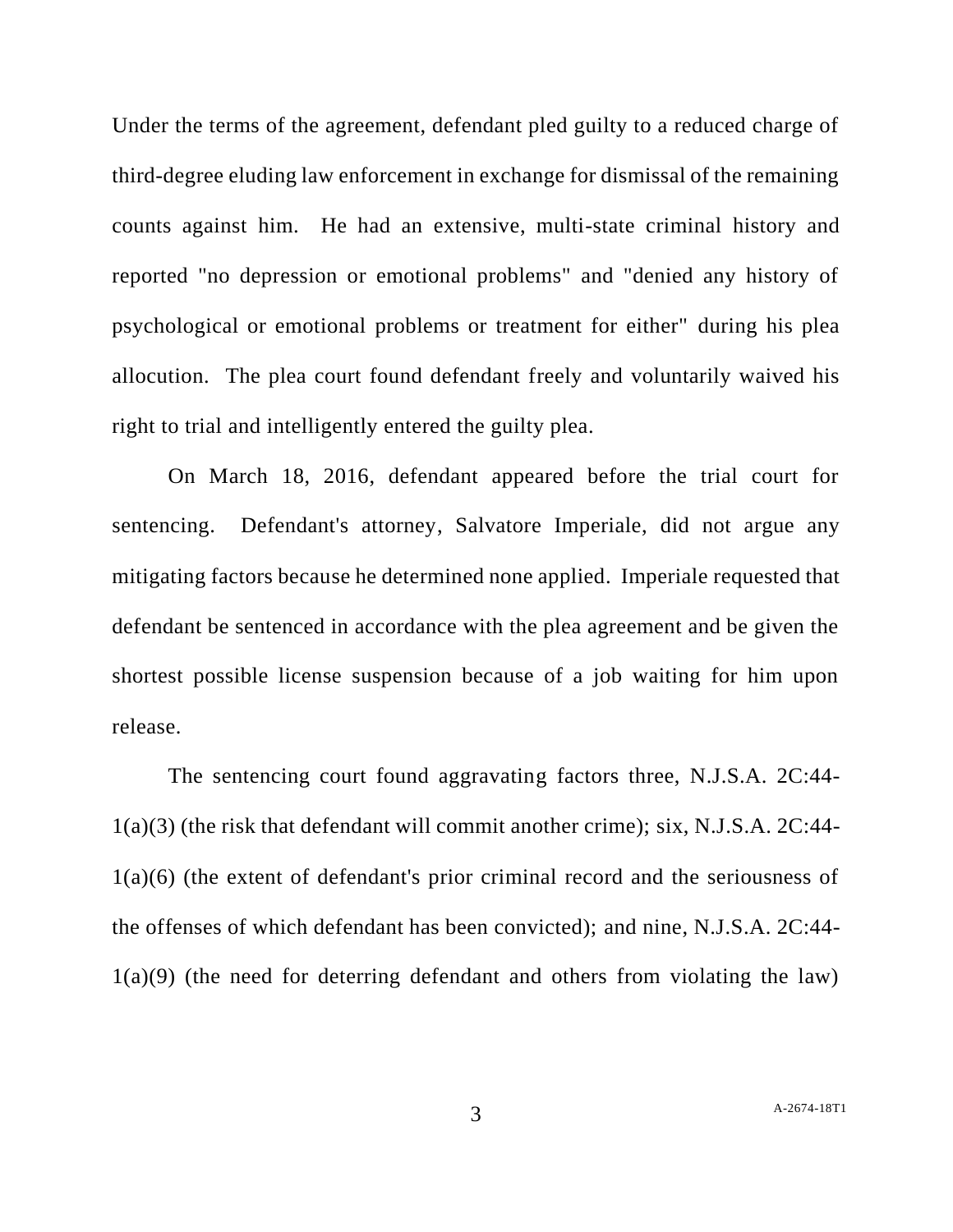applied, and that there were no mitigating factors. Defendant was sentenced to five years' imprisonment with a one-year period of parole ineligibility.

On September 16, 2016, defendant was denied parole and a twenty-month future-eligibility term was set because of his repetitive offense record, commission of an offense while on probation, serious institutional infractions, and incarceration did not deter his criminal behavior.

Defendant filed a timely pro se PCR petition in December 2016, asserting that his guilty plea was not knowingly and intelligently made due to his psychiatric disorders. He also contended that his sentencing counsel, Imperiale, was ineffective for coercing him into pleading guilty; for failing to investigate and corroborate defendant's claims as to potential evidence in support of mitigating factors; for not raising mitigating factors at sentencing; for not seeking alternative treatment for his addiction and psychiatric disorders; and for not enrolling him in Drug Court.

In April 2017, PCR counsel, Eric C. Spero, entered an appearance on behalf of defendant and filed a brief in support of defendant's PCR petition in July 2017. PCR counsel reiterated defendant's arguments and also asserted that sentencing counsel was ineffective for failing to have defendant undergo a mental health examination, which ostensibly would have revealed he suffered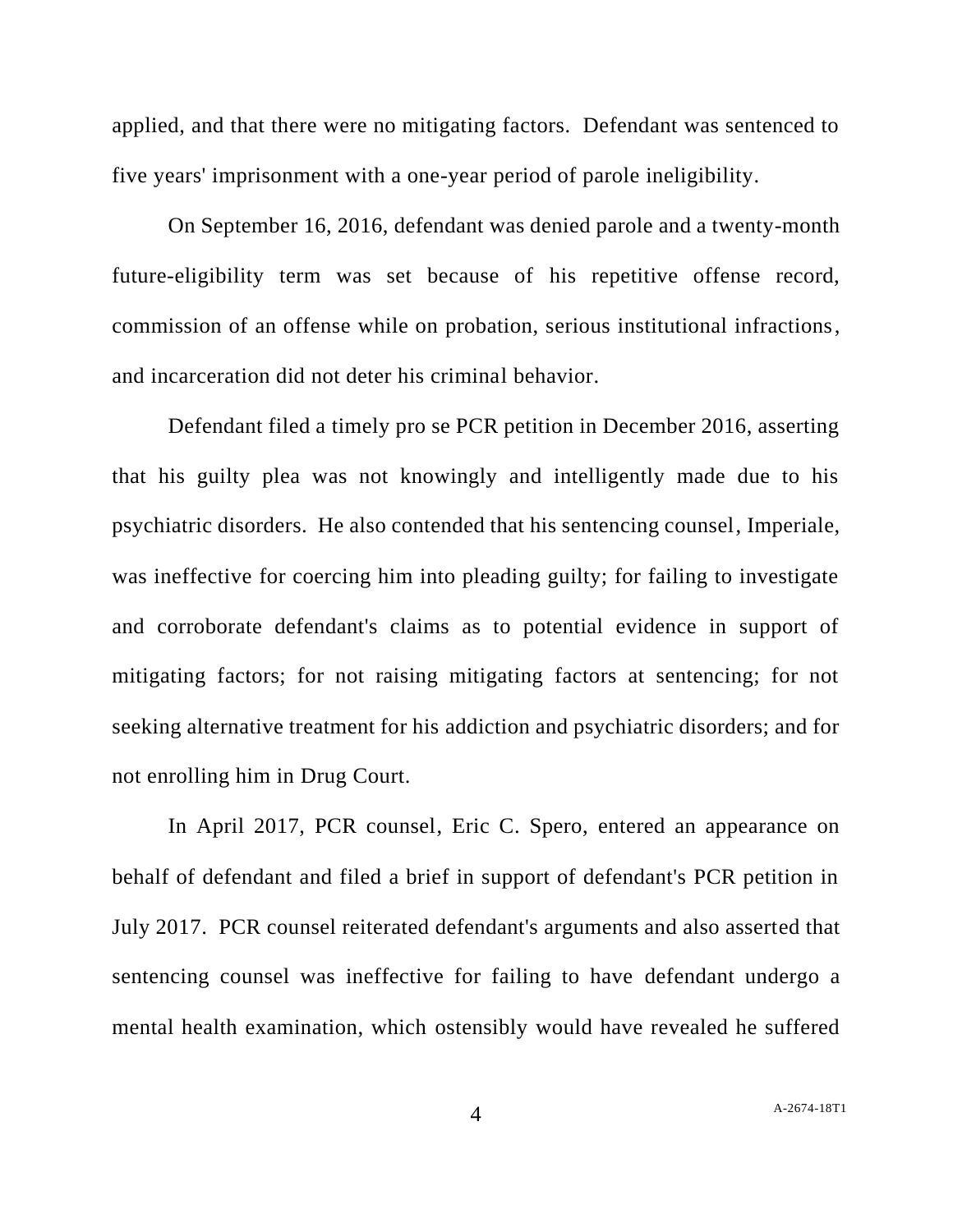from mental health disorders precluding him from making a knowing and intelligent decision to enter a guilty plea. Specifically, defendant alleged that sentencing counsel should have conducted proper investigations and raised mitigating factors four, N.J.S.A. 2C:44-1(b)(4) (substantial grounds tending to excuse or justify defendant's conduct, though failing to establish a defense); ten, N.J.S.A. 2C:44-1(b)(10) (defendant is particularly likely to respond affirmatively to probationary treatment); and twelve, N.J.S.A. 2C:44-1(b)(12) (the willingness of defendant to cooperate with law enforcement authorities), at the sentencing hearing. PCR counsel further contended that defendant believed his prior counsel was conspiring with the State to convict him. The State agreed that defendant's PCR petition and supporting brief warranted an evidentiary hearing because a prima facie showing of ineffective assistance of counsel was established.

The PCR court granted an evidentiary hearing that was conducted over a period of four days spanning four months. At the onset of the hearing, PCR counsel retracted the contention that sentencing counsel was ineffective for failing to seek Drug Court admission for defendant. Counsel conceded that defendant was ineligible for enrollment in Drug Court because of active arrest warrants issued against him by several courts in the Commonwealth of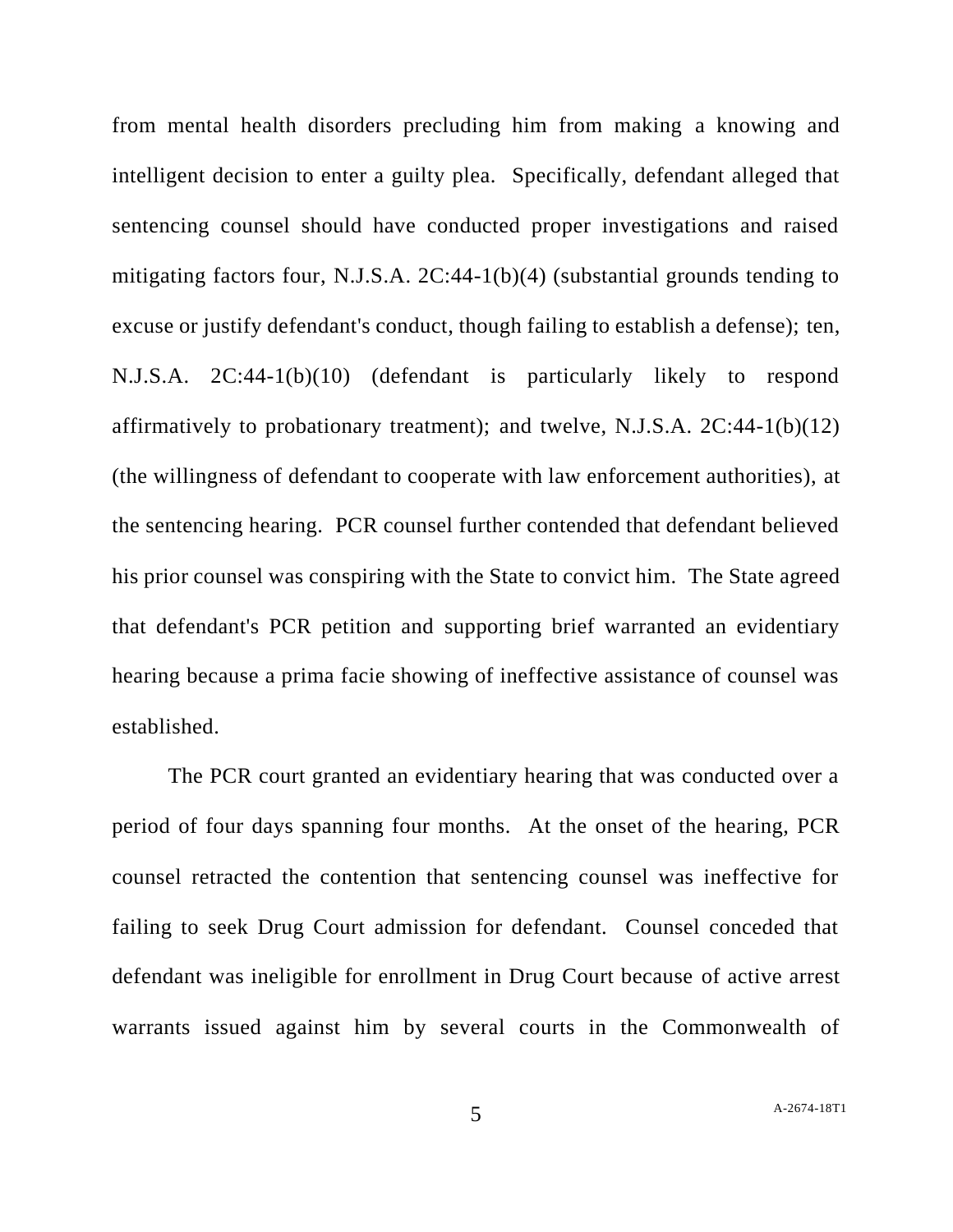Pennsylvania. On July 11, 2018, before the fourth and final day of the hearing, PCR counsel informed the court that defendant waived, withdrew, and dismissed, with prejudice, all of his arguments, except for the contention that sentencing counsel was ineffective for failing to argue mitigating factors four, ten, and twelve. The PCR court entered a memorializing order that day confirming defendant's representation.

During the hearing, defendant's sentencing attorney, Imperiale, testified he went over the plea agreement with defendant in detail; that defendant was "thrilled" with the plea offer; and defendant wanted to get sentenced quickly. Imperiale indicated he did not think any mitigating factors applied; therefore, he did not advance them at the sentencing hearing. Furthermore, sentencing counsel testified that information regarding defendant's mental health issues was outdated and contradicted by his representations in the pre-trial sentencing report. Because of defendant's criminal history and past violations of probation, sentencing counsel was prevented from seeking probation. Finally, Imperiale stated he was unable to corroborate defendant's alleged cooperation with law enforcement in Maryland.

The PCR court also heard testimony from Detective Carl Perry of the Ocean City, Maryland police department, Dr. Gerald Cooke, Detective Aaron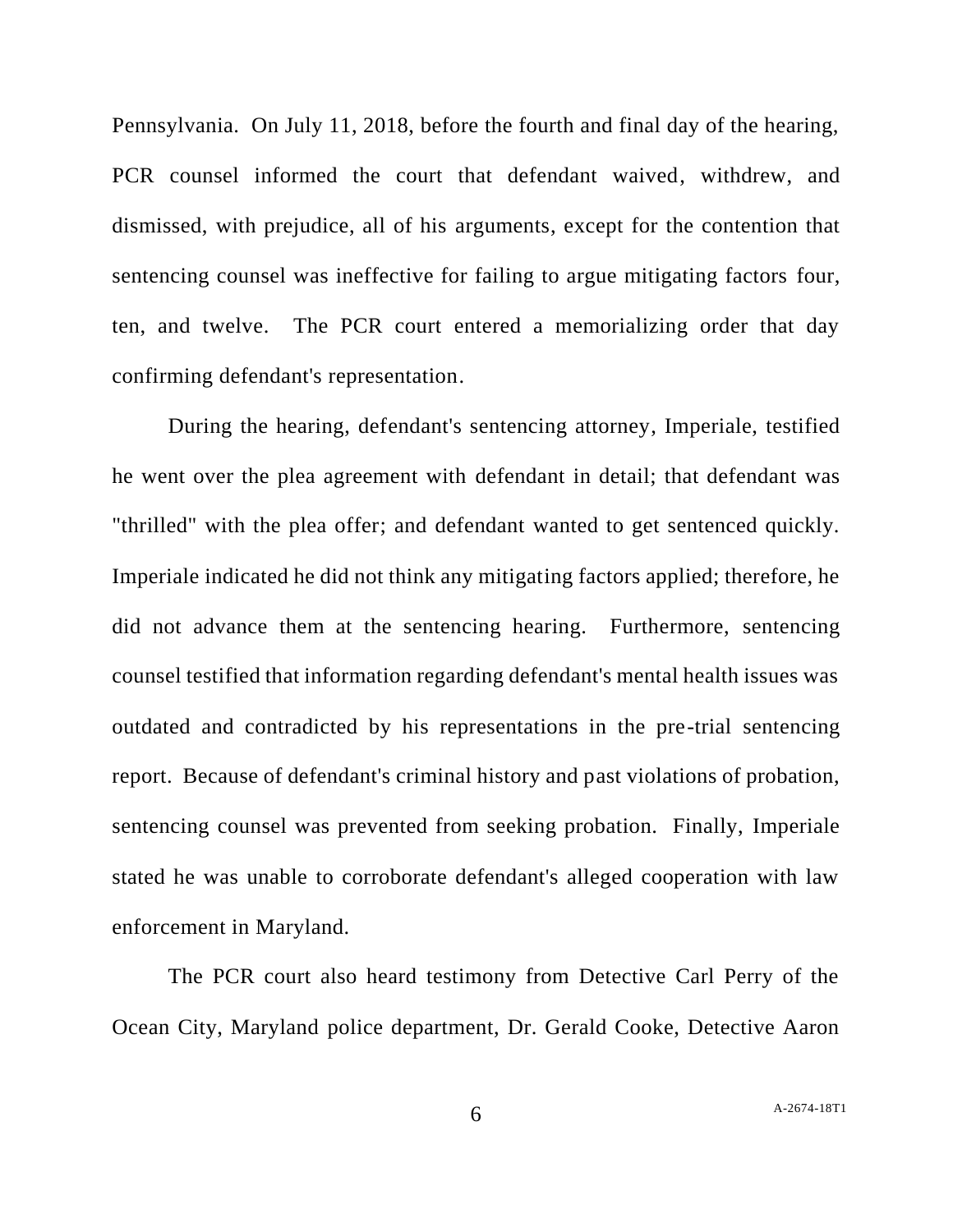Sykes of the Cape May Prosecutor's Office, Eleanor Welch, defendant's mother, and Assistant Prosecutor Michelle DeWeese of the Cape May County Prosecutor's Office. Eleanor Welch testified that her son suffers from bipolar disorder but has refused treatment. Defendant claimed he advised Imperiale to contact Dr. Cooke. In response, Imperiale testified that defendant wanted to present a diminished capacity defense but focused on the "numbers" instead and wanted a "flat offer."

On September 25, 2018, the PCR court denied defendant's PCR petition. The court found no merit to defendant's assertion that his sentencing counsel was constitutionally ineffective for failing to investigate and present mitigating factors at sentencing. Further, the PCR court found sentencing counsel was credible in requesting the services of Dr. Cooke through the public defender's office, reviewing defendant's 2006 mental health report, and that he discussed capacity defenses with defendant. The PCR court also found defendant forged letters presented during the hearing and that he told Imperiale "he could fool Dr. Cooke" and create a fabricated record in order to avoid criminal liability.

## II.

Claims of ineffective assistance of counsel are governed by the standards set forth in Strickland v. Washington, 466 U.S. 668 (1984). See State v. Fritz,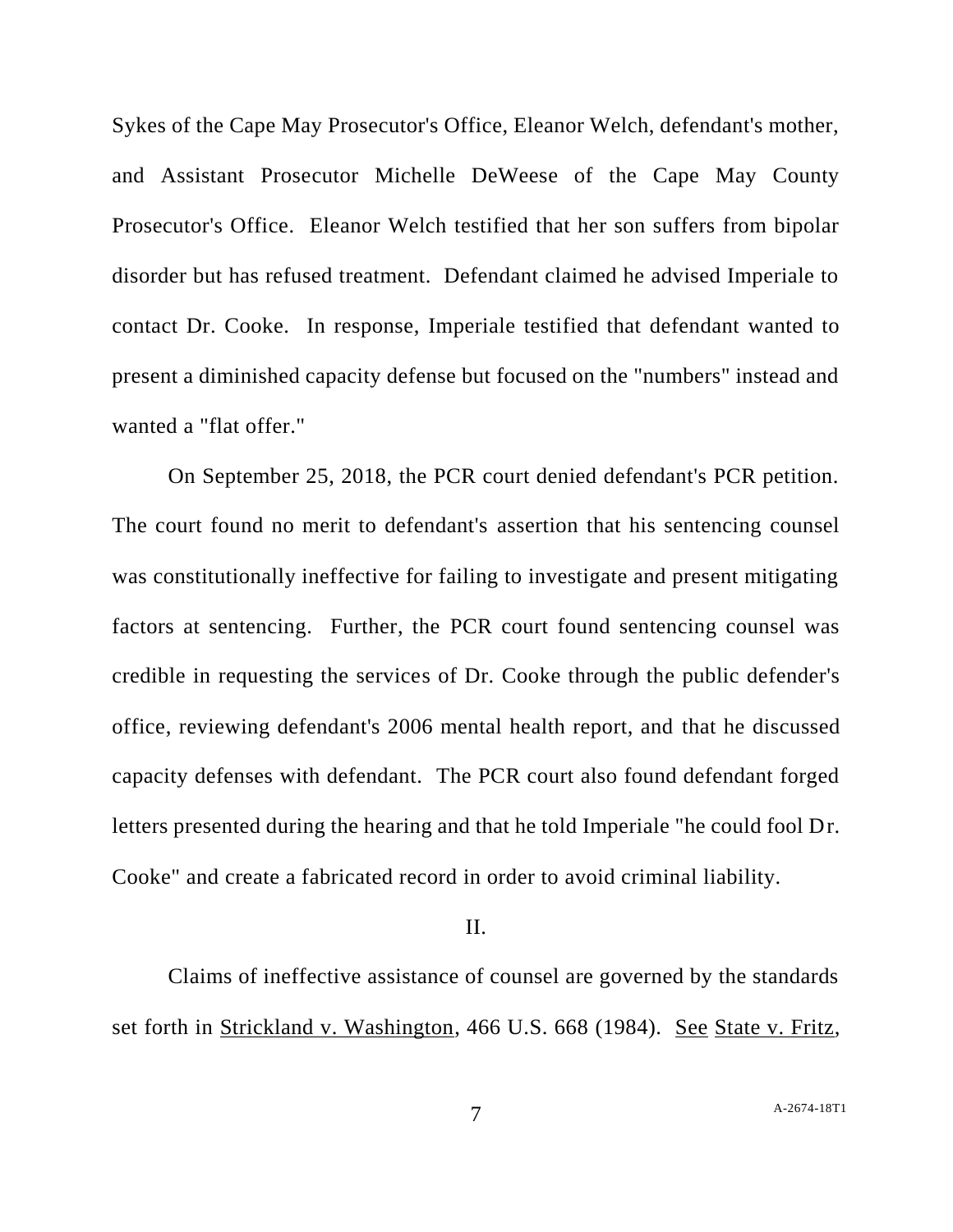105 N.J. 42, 58 (1987) (adopting the Strickland standard in New Jersey). For a defendant to establish a prima facie case of ineffective assistance of counsel under Strickland, the defendant must show that defense "counsel's performance was deficient," and that "there exists 'a reasonable probability that, but for counsel's unprofessional errors, the result of the proceeding would have been different.'" State v. Preciose, 129 N.J. 451, 463-64 (1992) (quoting Strickland, 466 U.S. at 694); see also State v. Allegro, 193 N.J. 352, 366 (2008).

"The first prong of the [Strickland] test is satisfied by a showing that counsel's acts or omissions fell outside the wide range of professionally competent assistance considered in light of all the circumstances of the case." Allegro, 193 N.J. at 366 (quoting State v. Castagna, 187 N.J. 293, 314 (2006)). To satisfy the second prong of Strickland, a defendant must prove "'that there is a reasonable probability that, but for counsel's unprofessional errors, the result of the proceeding would have been different." Id. at 367 (quoting State v. Loftin, 191 N.J. 172, 198 (2007)). The second prong is "an exacting standard: '[t]he error committed must be so serious as to undermine the court's confidence in the jury's verdict or the result reached.'" Ibid. (quoting Castagna, 187 N.J. at 315). Applying this standard, we reject defendant's arguments.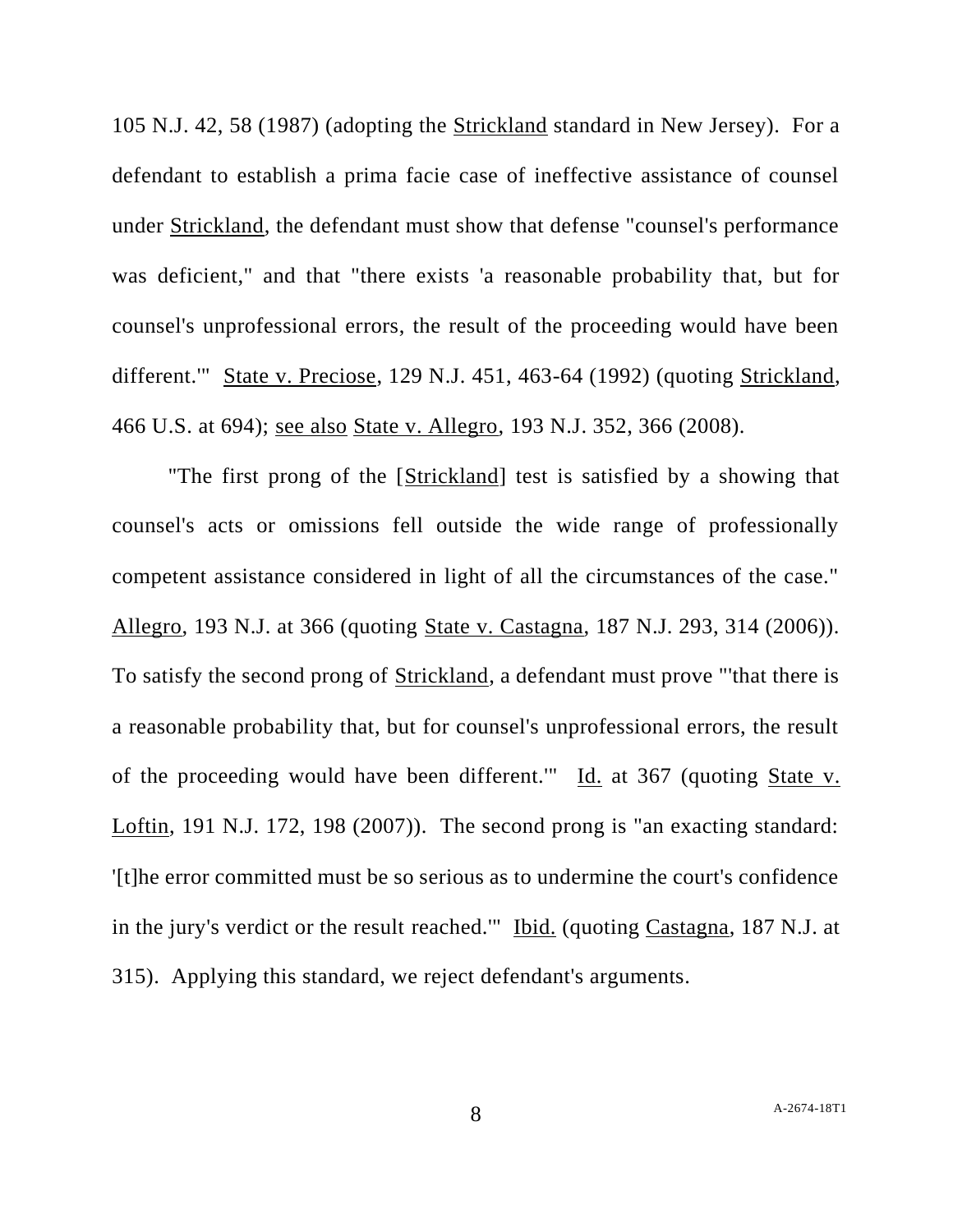Where there has been an evidentiary hearing, we review a PCR petition with deference to the trial court's factual findings. State v. Nash, 212 N.J. 518, 540 (2013) (citations omitted). To the extent defendant's arguments challenge the PCR court's legal conclusion, our review is de novo. State v. Parker, 212 N.J. 269, 278 (2012).

Defendant contends that evidence of his mental health history should have been raised at the sentencing hearing in support of mitigating factor four and that his addiction and mental health issues made him an ideal candidate for Drug Court or probation under mitigating factor ten. As to mitigating factor twelve, defendant asserts he provided sentencing counsel with the name of an FBI agent and a transcript from a Pennsylvania case evidencing his cooperation with law enforcement.

In State v. Hess, our Supreme Court held that "failing to present mitigating evidence or argue for mitigating factors" may constitute ineffective assistance of counsel. 207 N.J. 123, 154 (2011). The Court opined "[d]efense counsel's failure to bring relevant information in his file to the attention of the [sentencing] court so that the court could independently identify and weigh mitigating factors cannot be ascribed to strategy or reasonable professional judgment." Id. at 149- 50. However, the Court has also acknowledged that a "failure to raise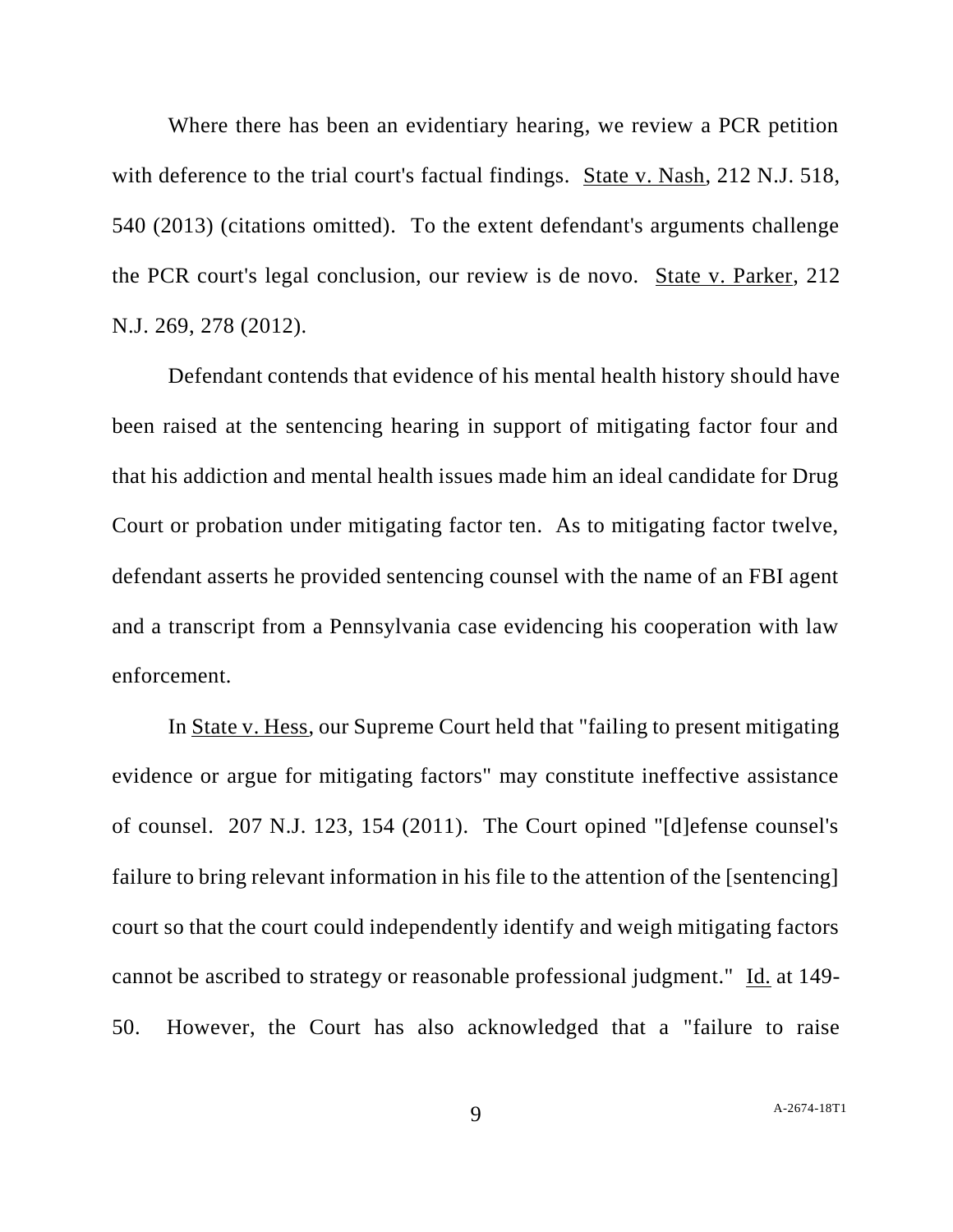unsuccessful legal arguments does not constitute ineffective assistance of counsel." State v. Worlock, 117 N.J. 596, 625 (1990).

Here, the PCR court determined that sentencing counsel's decision not to raise any mitigating factors was "well within his professional discretion." Based on the available evidence, sentencing counsel reasonably believed the law and facts disfavored raising mitigating factors four, ten, and twelve at the sentencing hearing. The PCR court's finding was based on the sufficiently credible testimony of defendant's sentencing attorney.

There was ample evidence in the record to support the PCR court's conclusion that defendant was "manipulative" for arguing mitigating factor four and seeking to create an illegitimate defense to avoid accountability for his actions. We previously affirmed a sentencing court's refusal to find mitigating factor four where the defendant "consistently used manipulation to avoid or reduce punishment." In re Civil Commitment of W.X.C., 407 N.J. Super. 619, 627 (App. Div. 2009). Here, sentencing counsel testified that defendant disclosed he wrote letters claiming he was hallucinating in order to "create a paper trail in case we needed to use it for a psych defense." Defendant's lack of credibility is supported by the record.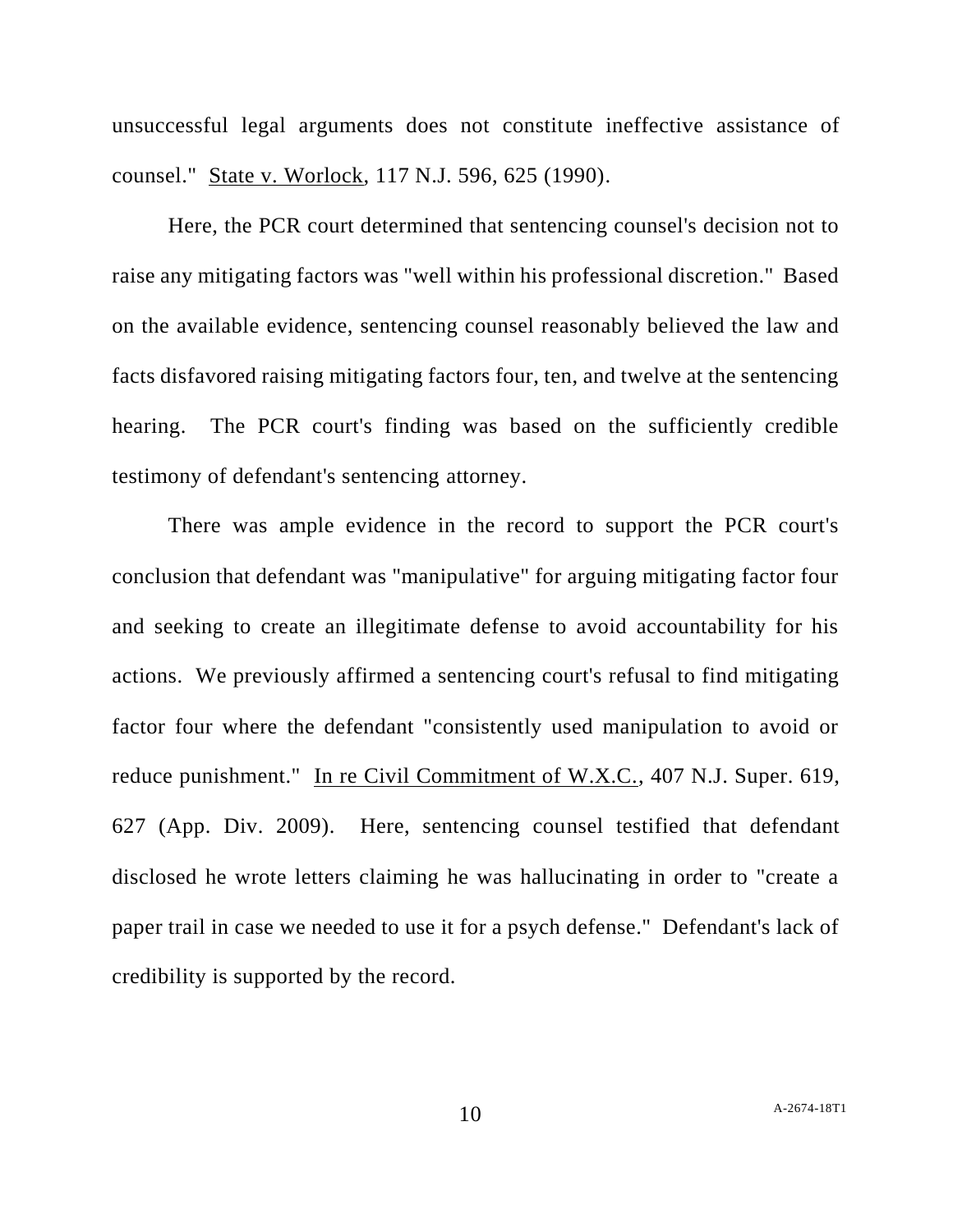As to mitigating factor ten, defendant conceded during the PCR hearing that he was ineligible for Drug Court. Moreover, defendant's extensive criminal record essentially eliminated the prospect of probation. The sentencing court noted defendant's extensive "multi-state criminal history [dating] back to 1994 and consist[ing] of [fifteen] juvenile arrests and [twenty-one] adult arrests." In addition, the sentencing court noted defendant had a pending "[violation of probation] in both Delaware and Philadelphia . . . [and] fugitive charges in Cape May County." Therefore, the PCR court aptly concluded that "no reasonable defense attorney would have attempted to argue that defendant was particularly likely to respond to probation."

As to mitigating factor twelve, defendant asserted he cooperated in a number of criminal investigations in various jurisdictions including Ocean City, Maryland, and that sentencing counsel was ineffective for failing to investigate his claims. We disagree. Detective Carl Perry of the Ocean City, Maryland police department testified that defendant contacted him to provide information, but the information did not lead to any arrests or prosecutions. And, the record reveals that defendant refused to identify the individual allegedly present in the courtroom during his sentencing hearing, who was involved in a purported FBI matter. Moreover, dicta from a Pennsylvania court indicates defendant used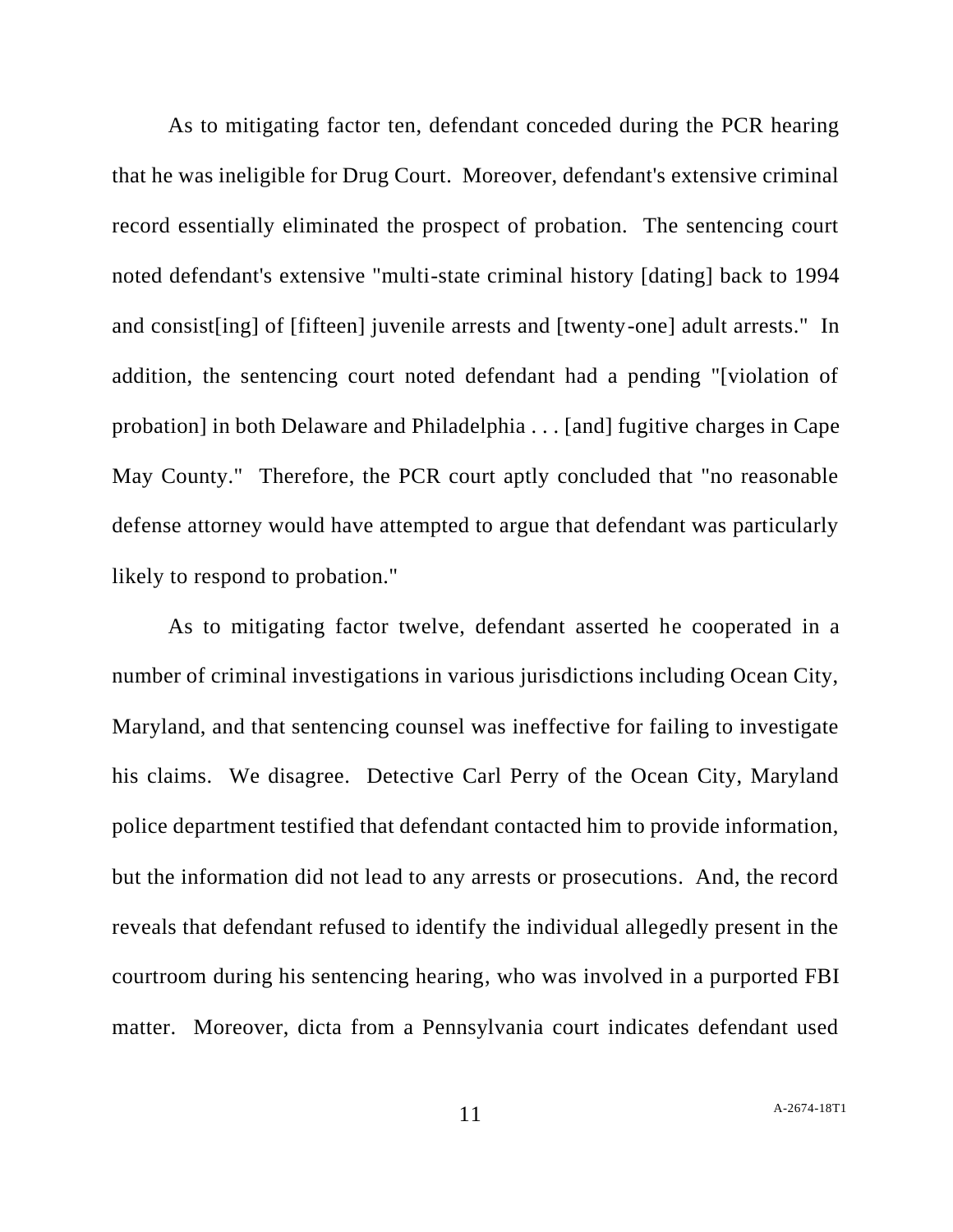similar vague examples of his alleged cooperation with law enforcement in order to avoid criminal repercussions.

Cooperation with law enforcement is only considered as mitigating evidence in limited circumstances and does not apply to every defendant who answers police questions about his own charged conduct. State v. Read, 397 N.J. Super. 598, 613 (App. Div. 2008). We held that cooperation is unlikely to be found as a mitigating factor where it does not identify other perpetrators or assist in solving other crimes. Ibid. Therefore, the PCR court was correct in finding that sentencing counsel was reasonable in not arguing mitigating factor twelve at the time of sentencing.

Moreover, to satisfy the second prong of the Strickland test, defendant also needs to establish that but for his counsel's errors, there is "a reasonable probability that . . . the result of the proceeding would have been different." 466 U.S. at 687; see also Fritz, 105 N.J. at 52. A reasonable probability is one "sufficient to undermine confidence in the outcome" of the litigation. Fritz, 105 N.J. at 52 (quoting Strickland, 466 U.S. at 694). The error must have more than some "conceivable effect on the outcome of the trial." State v. Sheika, 337 N.J. Super. 228, 242 (App. Div. 2001).